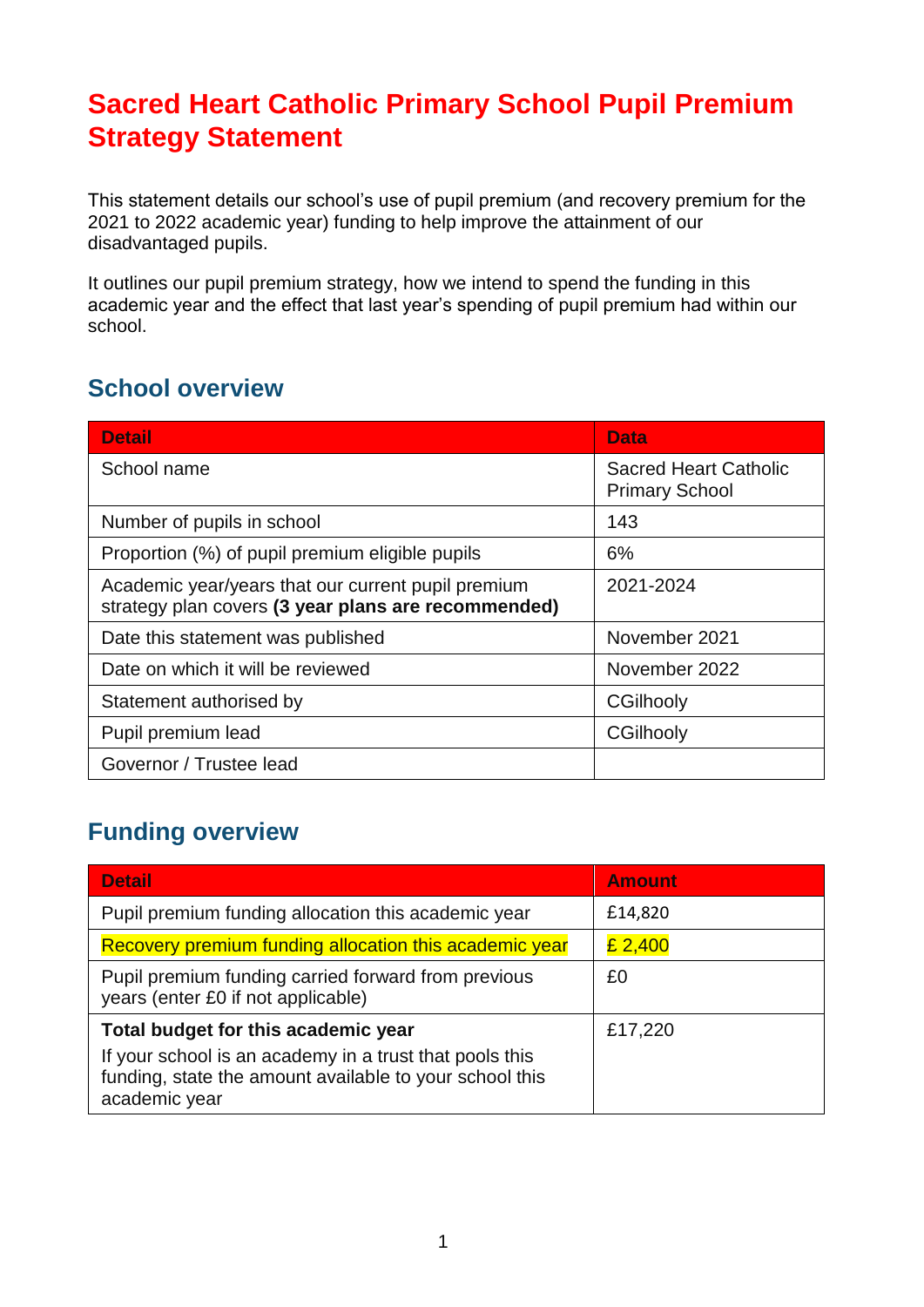# **Part A: Pupil premium strategy plan**

## **Statement of intent**

*Evidence from across the English school system shows that using your pupil premium funding to improve teaching quality is the most effective way to improve outcomes for disadvantaged pupils. By doing so, you will inevitably benefit non-eligible pupils as well.* 

At Sacred Heart Primary School, we want every child to reach their full potential in all areas of the curriculum. Our key objective in using the pupil premium grant is to narrow the gap between all pupil groups. Through quality teaching and learning experiences and targeted interventions we aim for all groups to achieve at least in line with national expectations.

At Sacred Heart School we provide a culture where:

- Staff believe in ALL children
- There are no excuses for underperformance
- Staff adopt a solution focussed approach to overcoming barriers

Identification of Pupils – We will ensure that:

• All teaching staff and support staff are involved in the analysis of data and identification of pupils.

• All staff are aware of who disadvantaged children are and what they need

Quality Teaching and Learning – We will ensure that:

• We provide teachers with high quality CPD to ensure their needs are met.

• All children across school receive at least good teaching, with an increasing percentage of outstanding.

As a school we will;

- Diagnose our pupils' challenges and needs
- Use strong evidence to support our strategy
- Implement our strategy

### **Challenges**

This details the key challenges to achievement that we have identified among our disadvantaged pupils.

| <b>Challenge</b><br>number | Detail of challenge                                                                                                                |
|----------------------------|------------------------------------------------------------------------------------------------------------------------------------|
|                            | Some of our pupil premium children also fit into another vulnerable<br>group such as having an additional special educational need |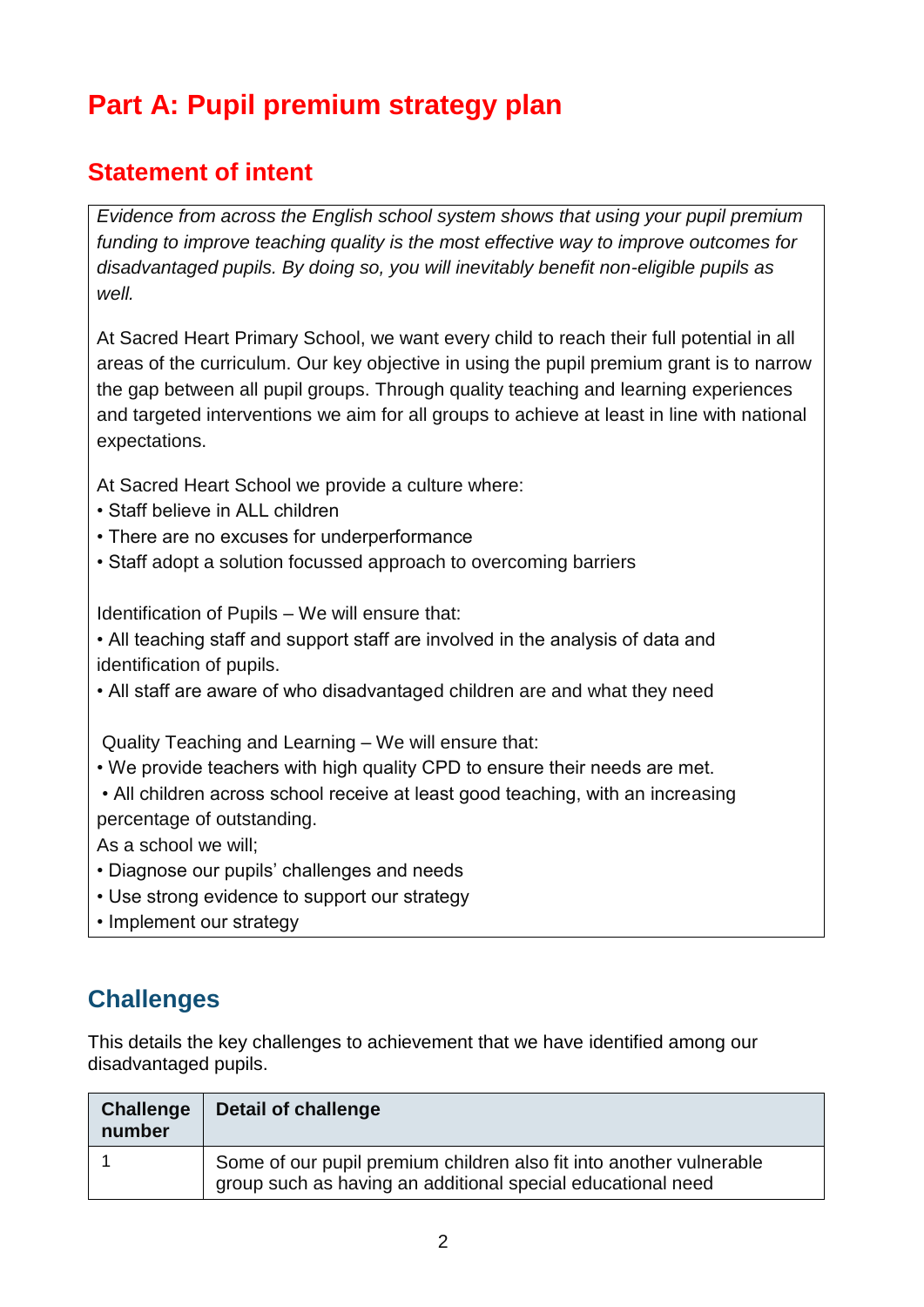| Many of our pupil premium children do not have the rich and varied<br>experiences as non-pupil premium children seem to have meaning<br>knowledge of the world and vocabulary acquisition is limited |
|------------------------------------------------------------------------------------------------------------------------------------------------------------------------------------------------------|
| Some of our pupil premium children have poor communication and<br>language skills.                                                                                                                   |
| Some of our pupil premium children do not have the same opportunities<br>as their peers because of limited finances                                                                                  |

#### **Intended outcomes**

This explains the outcomes we are aiming for **by the end of our current strategy plan**, and how we will measure whether they have been achieved.

| <b>Intended outcome</b>                                                                                                                                    | <b>Success criteria</b>                                                                                                                                                                                                                                                                                                                                                                                                                                       |  |
|------------------------------------------------------------------------------------------------------------------------------------------------------------|---------------------------------------------------------------------------------------------------------------------------------------------------------------------------------------------------------------------------------------------------------------------------------------------------------------------------------------------------------------------------------------------------------------------------------------------------------------|--|
| 1. To ensure our vulnerable children<br>with additional special educational<br>needs make progress from their<br>starting points.                          | <b>Quality First Teaching</b><br>$\bullet$<br><b>Targeted interventions</b><br>$\bullet$<br>BSquared used to track and<br>$\bullet$<br>highlight small steps progress<br>SENCO to liaise with parents of<br>$\bullet$<br>children with additional needs<br>termly<br>Staff CPD on specific needs<br>$\bullet$<br>Pupil progress meetings- with a<br>focus on disadvantaged<br>children/SEND                                                                   |  |
| 2. For pupil premium children to enjoy<br>the wide range of enrichment<br>activities we have on offer at<br><b>Sacred Heart Catholic Primary</b><br>School | A wide range of extra-curricular<br>$\bullet$<br>activities will be offered.<br>School to ensure no financial<br>barrier, and pupils have access to<br>a wide curriculum.<br>Opportunities for diversity in the<br>curriculum.<br>Ensure interventions do not<br>disrupt the learning.<br>Provide visits that are beyond<br>$\bullet$<br>their immediate experiences in<br>their locality.<br>Ensure the curriculum includes<br>$\bullet$<br>current affairs. |  |
| 3. Develop communication and language<br>within the Early Years and Key Stage<br>One                                                                       | CPD for staff on the updated<br>$\bullet$<br>EYFS including the focus on<br>language and vocabulary.                                                                                                                                                                                                                                                                                                                                                          |  |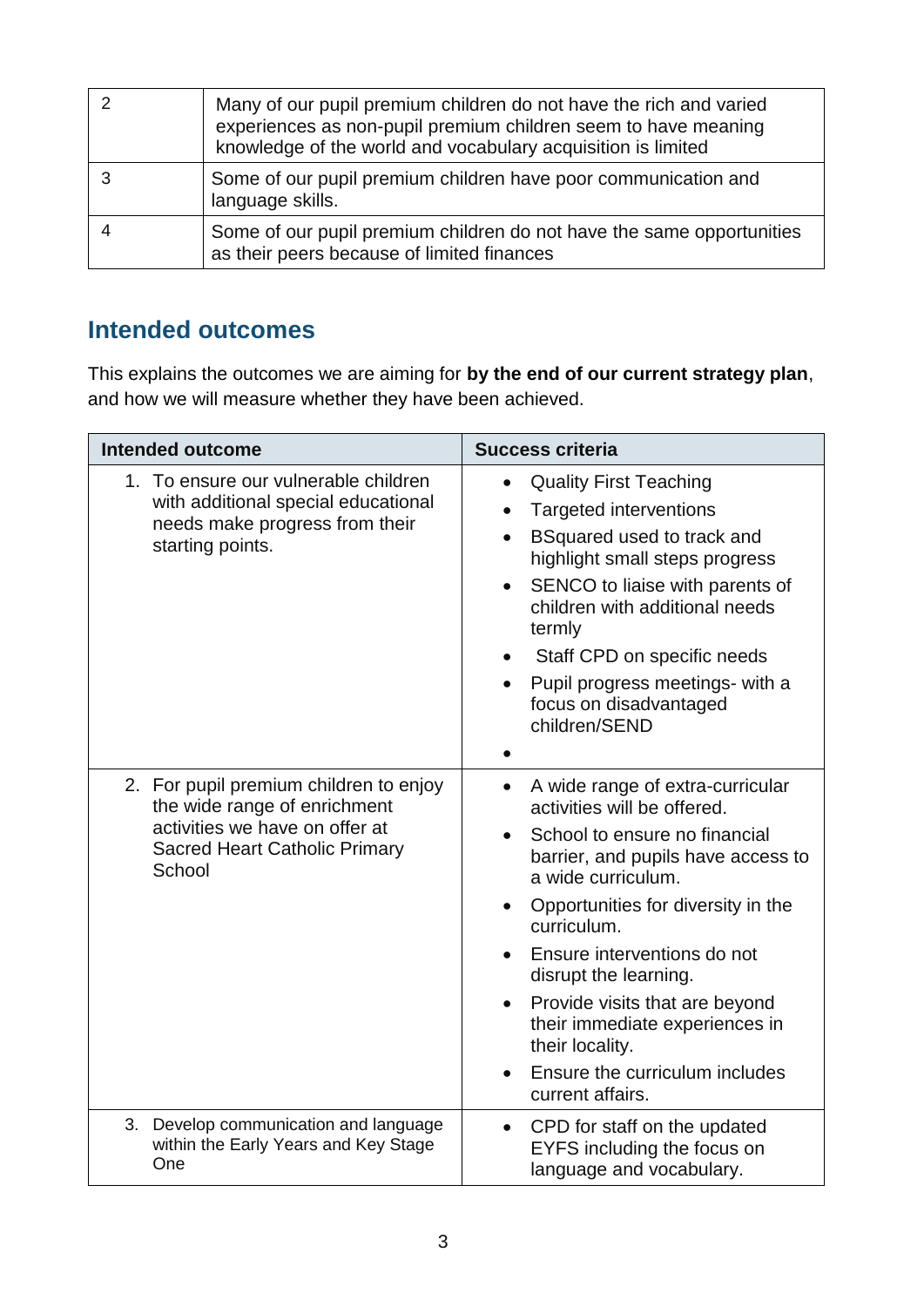|                                                                                                             | Time to be taken to talk to<br>children and work/play alongside<br>them.                                          |
|-------------------------------------------------------------------------------------------------------------|-------------------------------------------------------------------------------------------------------------------|
|                                                                                                             | Specific 1:1 interventions looking<br>at speech sounds or<br>understanding of language                            |
|                                                                                                             | Phonics programme to taught<br>$\bullet$<br>rigorously throughout school.                                         |
|                                                                                                             | Parent information meetings.                                                                                      |
|                                                                                                             | Pupils to be read to regularly one<br>to one and whole class.                                                     |
|                                                                                                             | Pupils to the opportunity to read a<br>wide variety of books and speak<br>about them one to one with an<br>adult. |
|                                                                                                             | Songs, rhymes and poetry to be<br>used frequently to support<br>listening skills and<br>communication.            |
| 4. Pupils to have access to school<br>uniform, educational visits and<br>extracurricular clubs. They access | School to ensure no financial<br>barriers prevent pupils attending<br>educational visits or visitors.             |
| any resources they do not have,<br>removing the barrier to learning.                                        | Monitor those pupils not<br>accessing extra-curricular clubs<br>and provide financial support<br>where needed.    |
|                                                                                                             | iPads and laptops loaned to<br>pupils to ensure they can<br>complete homework or remote<br>learning.              |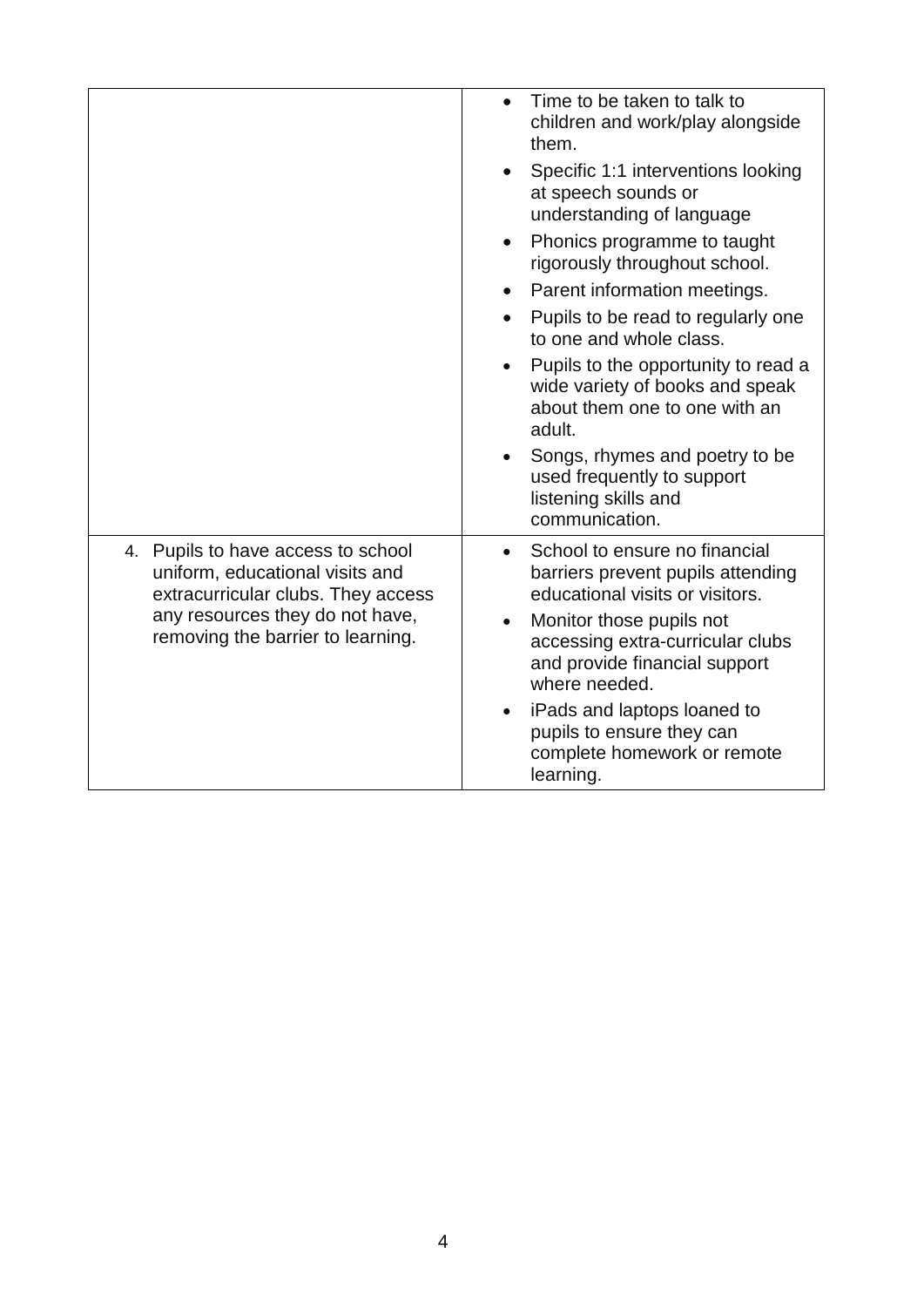## **Activity in this academic year**

This details how we intend to spend our pupil premium (and recovery premium funding) **this academic year** to address the challenges listed above.

#### **Teaching (for example, CPD, recruitment and retention)**

Budgeted cost: £10,400

| <b>Activity</b>                                                                                                                 | <b>Evidence that supports this</b><br>approach                                                                 | <b>Challenge</b><br>number(s)<br>addressed |
|---------------------------------------------------------------------------------------------------------------------------------|----------------------------------------------------------------------------------------------------------------|--------------------------------------------|
| <b>Experienced support</b><br>staff in the two<br>classes with<br>disadvantaged pupils<br>with SEND                             | $EEF - making the best use of$<br>teaching assistants                                                          | 1 & 3                                      |
| <b>SENCO will identify</b><br>any staff who would<br>benefit from further<br>CPD e.g. in speech<br>and language or<br>dyslexia. | Staff who feel skilled and confident<br>leading an intervention will see<br>better progress from the children. | 1 & 3                                      |
| Early Years CPD for<br>early phonics, speech,<br>language and<br>communication                                                  | https://royalfoundation.com/early-years/<br>EEF – communication and language<br>approaches                     | 183                                        |

#### **Targeted academic support (for example, tutoring, one-to-one support structured interventions)**

Budgeted cost: £5,745

| <b>Activity</b>              | <b>Evidence that supports this</b><br>approach   | <b>Challenge</b><br>number(s)<br>addressed |
|------------------------------|--------------------------------------------------|--------------------------------------------|
| Small group<br>interventions | $EEF -$ pupil premium and catch up<br>strategies | 1&3                                        |
| Lego nurture group           | $EEF -$ pupil premium and catch up<br>strategies | 1, 283                                     |

### **Wider strategies (for example, related to attendance, behaviour, wellbeing)**

Budgeted cost: £1075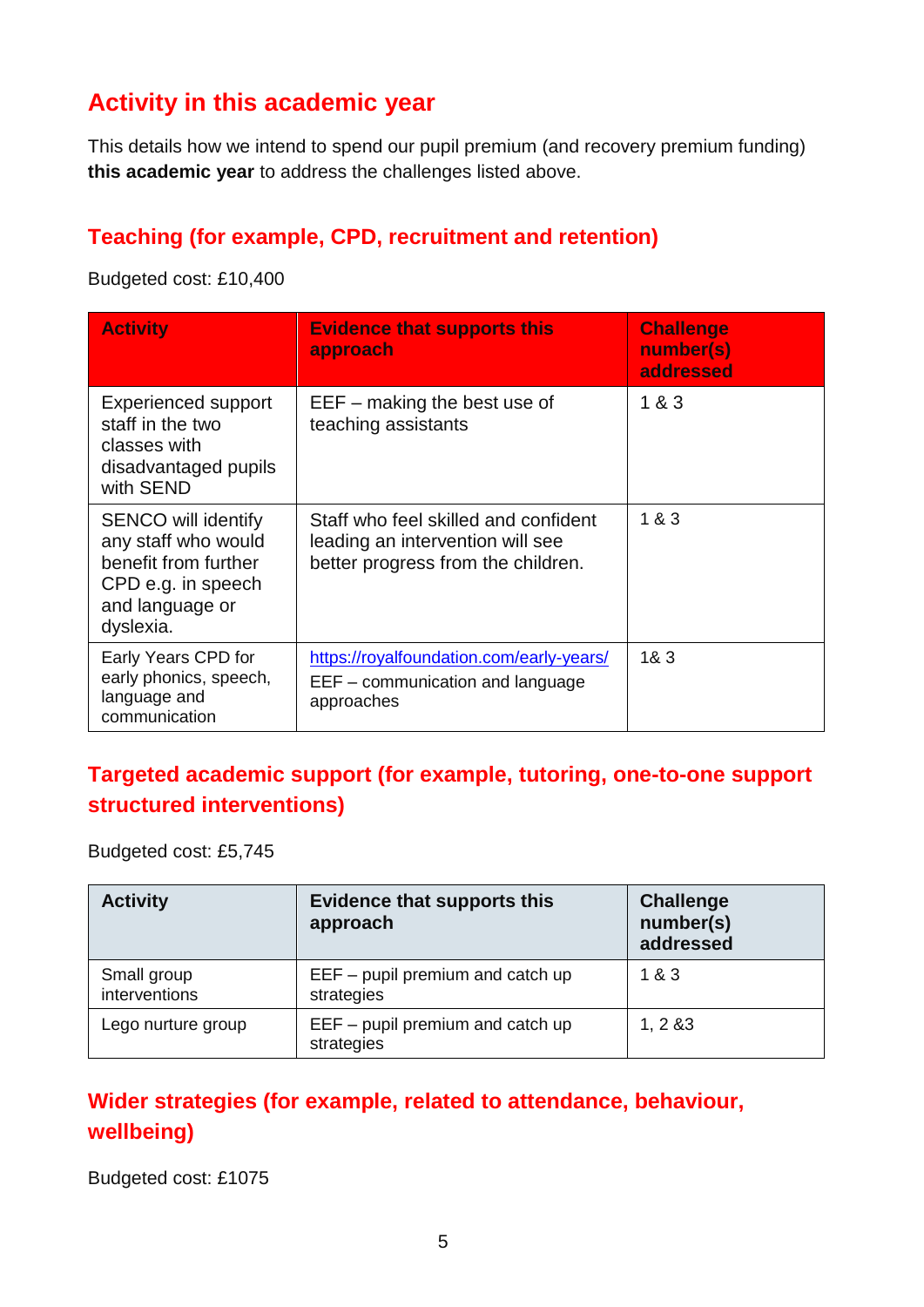| <b>Activity</b>                                                                                   | <b>Evidence that supports this</b><br>approach   | <b>Challenge</b><br>number(s)<br>addressed |
|---------------------------------------------------------------------------------------------------|--------------------------------------------------|--------------------------------------------|
| Access to extra-<br>curricular activities<br>(WVA)                                                | $EEF -$ pupil premium and catch up<br>strategies | 2 & 4                                      |
| Financial support to<br>low-income families to<br>support school trips -<br>including residential | Outdoor adventure learning EEF                   | 2 & 4                                      |
| Purchasing school<br>uniform                                                                      | $EEF -$ pupil premium and catch up<br>strategies | 2 & 4                                      |

# **Total budgeted cost: £17, 220**